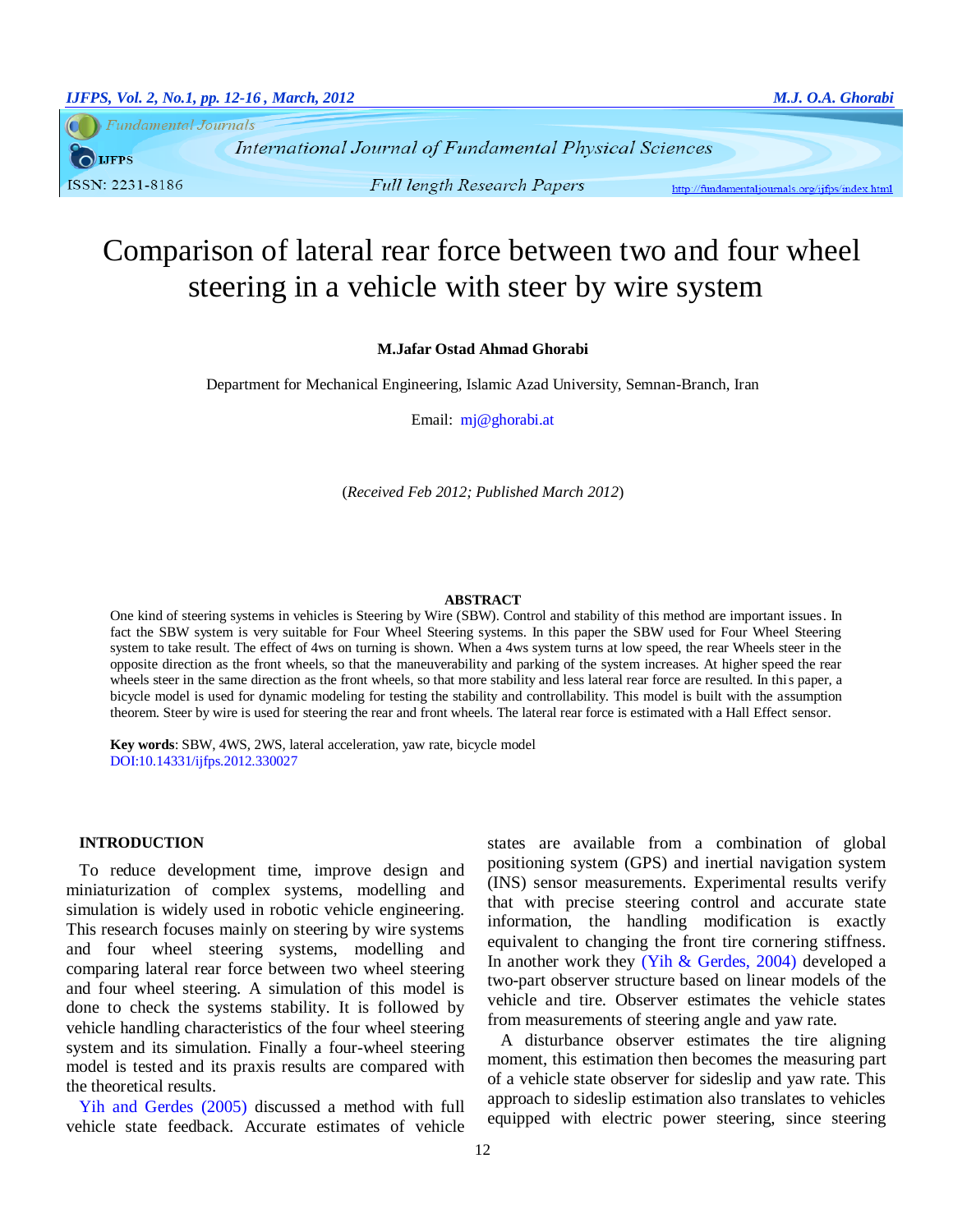torque information can be obtained from the power steering system. Christopher D. Gadda, Paul Yih, J. Christian Gerdes [\(Gadda, Yih, & Gerdes, 2004\)](#page-4-2) examined the benefits of incorporating vehicle dynamics modelling into the design of a diagnostic system for a steer-by-wire vehicle. The use of a model of vehicle dynamics improves the speed and accuracy of the diagnoses, by eliminating a significant source of disturbance input to the steer-by-wire system model.

A method for reducing the effects of modelling uncertainty on diagnostic system performance based on spectral fault characteristics is also presented. The discussed techniques are demonstrated on an experimental steer-by-wire vehicle. Shun-Chang Chang verified the chaotic motion of a steer-by-wire vehicle dynamic system. The largest Lyapunov [\(Chang, 2007\)](#page-4-3) exponent is estimated from the synchronization to identify periodic and chaotic motions. Finally, a continuous feedback control method to control a chaotic vehicle handling and steering system.

[Kim and You \(2001\)](#page-4-4) discussed an estimation method for side slip angle by using an unknown disturbance observation technique in 4ws passenger car system. First, a 4ws vehicle model with 3DOF is derived under the constant velocity and same tire's properties. The vehicle dynamic is transformed into the linear state space model with considering the external disturbance. Secondly, an unknown disturbance observer is introduced and its property which estimating the states of system without any disturbance information is shown. [Kreutz, Horn, and](#page-4-5)  [Zehetner \(2009\)](#page-4-5) have presents two design strategies for an active rear wheel steering control system. The first method is a standard design procedure based on the wellknown single track model. The aim of the feedback loop is to track a reference yaw rate in order to improve the handling behaviour. Unfortunately, a reasonable specification of the reference yaw rate proves to be a nontrivial task. A second approach avoids this drawback. The structure of the controller is regarded as a virtual mass-spring-damper system with adjustable parameters.

Due to the high abstraction level of this method, the controller parameters can be tuned intuitively. Experiments with a prototype vehicle illustrate the effectiveness of the two proposed methodologies. [Hiraoka, Nishihara, and Kumamoto \(2009\)](#page-4-6) propose an automatic path-tracking controller of a four-wheel steering (4WS) vehicle based on the sliding mode control theory. The controller has an advantage in that the frontand rear-wheel steering can be decoupled at the front and rear control points, which are defined as centres of

percussion with respect to the rear and front wheels, respectively.

Numerical simulations using a 27-degree-of-freedom vehicle model demonstrated the following characteristics: (1) the automatic 4WS controller has a more stable and more precise path-tracking capability than the 2WS controller, and (2) the automatic 4WS controller has robust stability against system uncertainties such as cornering power perturbation, path radius fluctuation, and cross-wind disturbance.

# **DYNAMIC MODELLING**

The following assumptions are made:

- 1) Vehicle is moving on the horizontal plane
- 2) Vehicle speed is very low
- 3) Longitudinal slippage neglected

We develop a vehicle dynamic model by neglecting some effects introduced by Suspension and tire deformation. In designing vehicles the two fronts and rear wheels are considered as single front and single rear wheels (bicycle model, Figure (1)). The inputs to the system are front wheel steering inputs and rear wheel steering inputs.



**Fig.1.** Bicycle Model (Free Body Diagram) and **Velocities**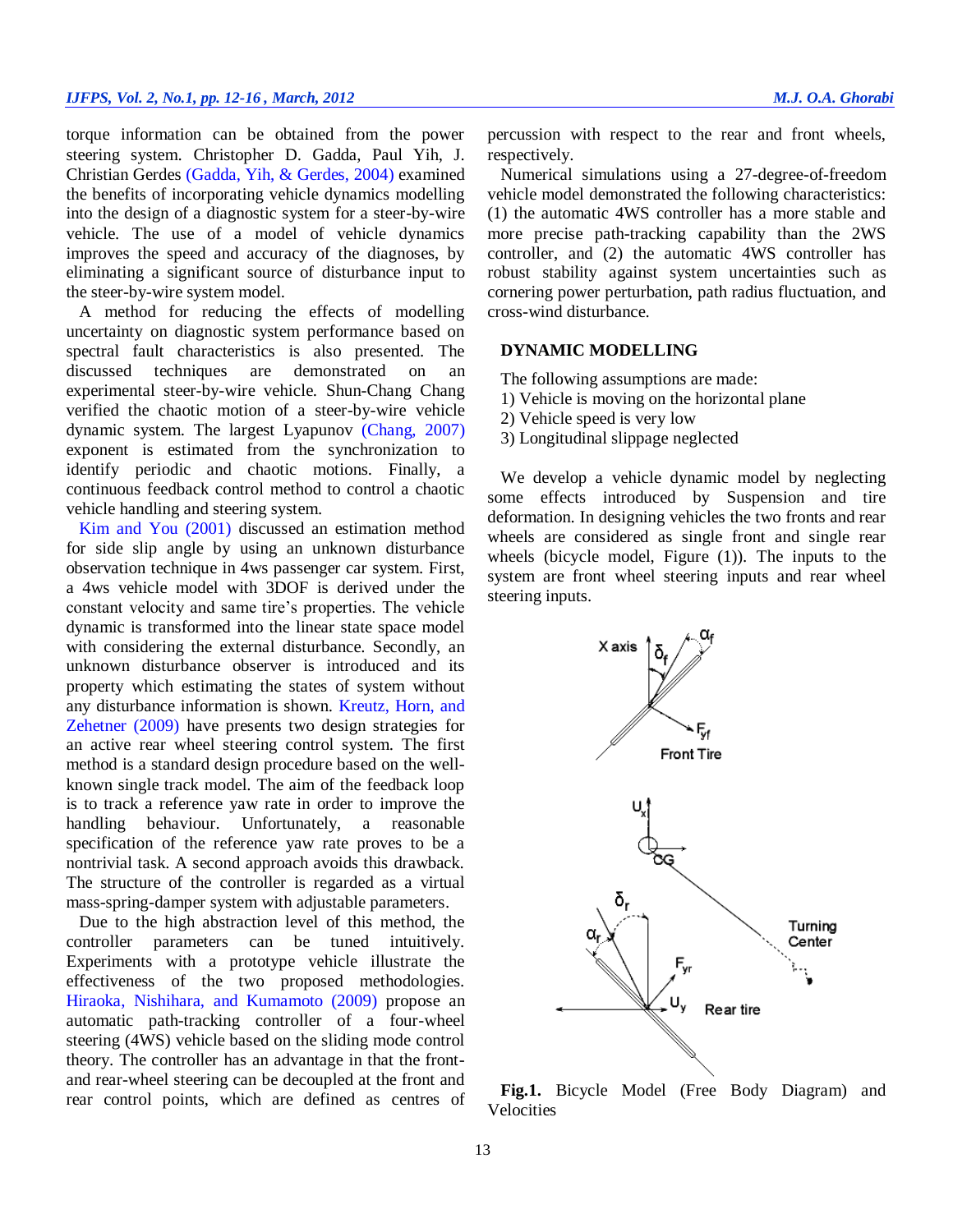The differential equations of motion can be written as

$$
m a_y = F_y \tag{1}
$$

$$
I\dot{r} = F_y a \tag{2}
$$

$$
a_y = U_x r + U_y \tag{3}
$$



**Fig.2.** Velocities at front and rear tire

In Figure 2 can be seen that the equations may be written in a state space, where the system states are the yaw velocity (r) and the lateral acceleration. The inputs for this system are front and rear wheel steering angles. In Figure (1), the slip angles for the front and rear tire can be calculated as:

$$
\alpha_F = \frac{V + ar}{V} - \delta_F = \beta + \frac{ar}{V} - \delta_F \tag{4}
$$

$$
\alpha_R = \frac{V + br}{V} - \delta_R = \beta + \frac{br}{V} - \delta_R \tag{5}
$$

The equations of motion can be written as:

$$
ma_y = F_{xf} \cos(\delta_f) + F_{yr} \cos(\delta_r)
$$
 (6)

$$
I_z \dot{r} = aF_{\rm sf} \cos(\delta_f) - bF_{\rm yr} \cos(\delta_r) \tag{7}
$$

$$
F_{xf} = C_f \alpha_f = C_f \left(\frac{U_y + ar}{U_x} - \delta_f\right)
$$
 (8)

$$
F_{yr} = C_r \alpha_r = C_r \left(\frac{U_y + br}{U_x} - \delta_r\right)
$$
 (9)

# **STATE SPACE REPRESENTATION & STEERING SYSTEM RESPONSE**

For making small angle approximations, the equations of motion can be put in state space form:

$$
X = AX + BU
$$
  
 
$$
Y = CX + DU
$$
 (10)

Here  $X$  is the state space vector,  $U$  as the input and  $Y$  is the output.

$$
\begin{bmatrix}\n\dot{U}_y \\
\dot{r}\n\end{bmatrix} = \begin{bmatrix}\n\frac{C_f + C_r}{mU_x} & \frac{aC_f - bC_r}{mU_x} \\
\frac{aC_f - bC_r}{I_zU_x} & \frac{a^2C_f + b^2C_r}{I_zU_x}\n\end{bmatrix} \begin{bmatrix}\nU_y \\
r\n\end{bmatrix} + \begin{bmatrix}\n\frac{C_f}{m} & \frac{C_r}{m} \\
\frac{aC_f}{I_z} & \frac{bC_f}{I_z}\n\end{bmatrix} \begin{bmatrix}\n\delta_f \\
\delta_r\n\end{bmatrix}
$$
\n(11)

The step response of the bicycle model is unstable. The systems poles are (33.6328) and (42.3872). Since the poles are in the right half plane, the system is unstable. By placing poles for example at (-10+10i) and (-10-10i). The system can be made stable.

The above points are only generalized and poles can be placed at any desired location (according to the systems requirements). The characteristic polynomial for this closed-loop system is the determinant of (*sI-(A-BK)*).

Since the matrices A and *B\*K* are both 2 by 2 matrices, so 2 poles for the system are resulted. By using full-state feedback, poles can be placed anywhere. A function place could be used to find the control matrix K, which will give the desired poles. The step response is stable. It can be seen from the plots that the behaviour of the two states are very similar. This is due to the fact that each state depends on both inputs. Any change in the inputs is distributed equally because of the vehicles symmetry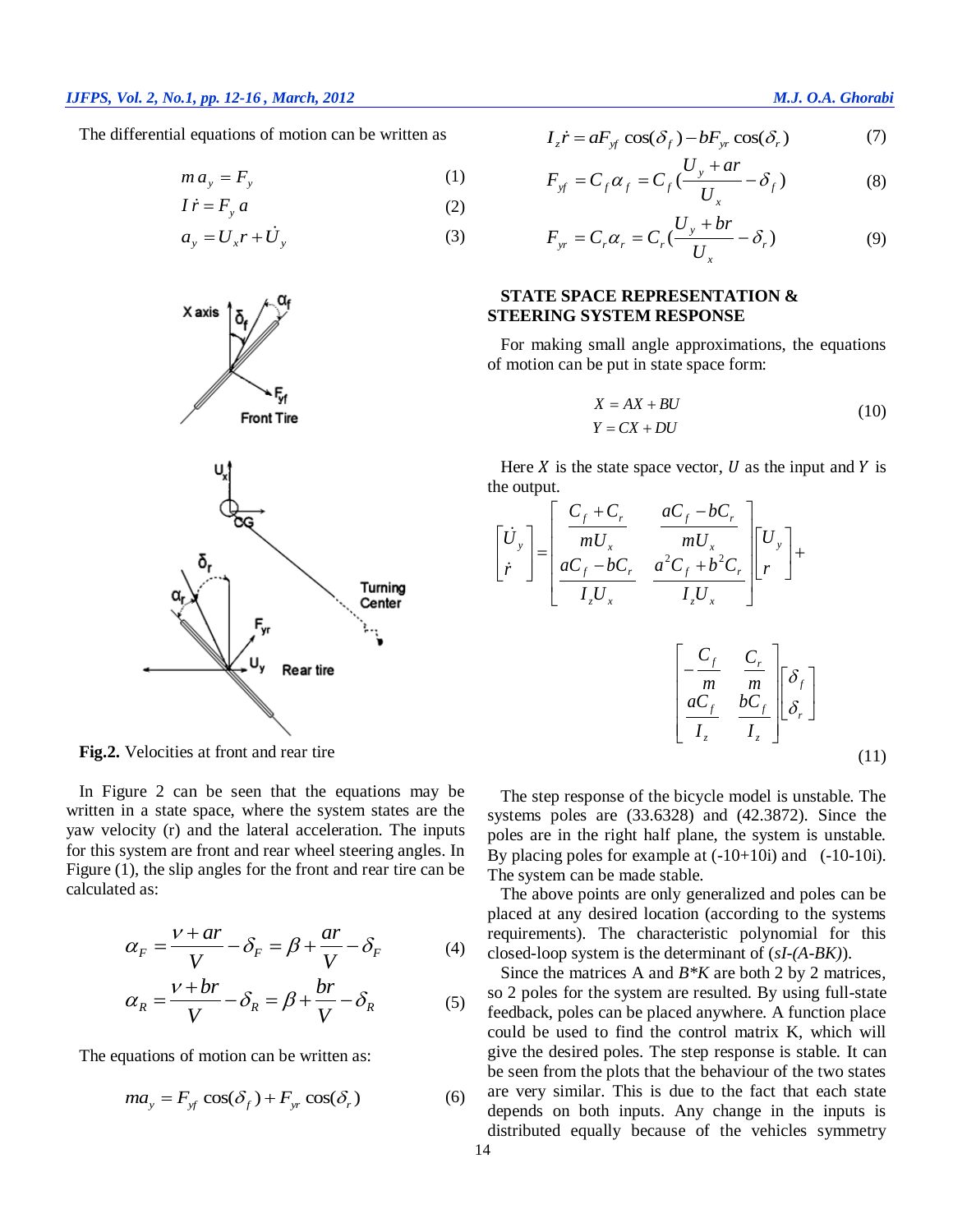conditions. This can be verified from matrices A and B in state space equations:

$$
A = \begin{bmatrix} 42.00 & -1.80 \\ -1.80 & 34.02 \end{bmatrix} \qquad B = \begin{bmatrix} -1.00 & -1.10 \\ -0.90 & -0.99 \end{bmatrix}
$$

## **EXPERIMENTAL TESTS**

A comparison between the lateral rear force of 2WS and 4WS systems is done by an experimental model. The main part of the system is consisted of stepper motors, stepper motor driver, rotary encoder, AVR microcontroller ATmega16 and Hall Effect sensor (Figure 3).



**Fig.3.** Model of 4ws

A Rotary encoder reads the users inputs and a microcontroller processes them for controlling the system. The steering equation between the front and rear wheels can be obtained from following equation:

$$
K_S = \frac{\delta_r}{\delta_f} = \frac{\frac{Ma}{C_r L} U_x^2 - b}{\frac{Mb}{C_f L} U_x^2 + a}
$$
(12)

The lateral rear force will be read with a Hall Effect sensor, by moving the magnet core. The magnetic field near the sensor will change. The output analogue voltage versus distance is shown in figure 4.



**Fig.4.** Hall Effect sensor

The experimental measurement of 2WS and 4WS rear force by the variable speed is shown in figure 5. Velocity is measured by pulse of controller and stepper motor angles. The force caused by turning of vehicle is measured by the sensor and then saved. Figure 4 shows that when the vehicle speed increases the lateral rear force also increase. The forces caused by 4WS are greater than 2WS at low speed because the turning radius of 4WS is smaller than 2WS. When the vehicle speed increased, at the critical speed the rear wheels turned in the same direction as front wheels. In this state the turning radius of 4WS system is greater than 2WS.



**Fig.5.** Experimentally obtained Lateral rear force versus velocity at 4WS and 2WS

The experimental and theoretical measurement of 2WS and 4WS rear forces by the variable speed is shown in figure 5. While increasing the velocity, lateral force will increase smoothly, and this rate can be seen in fig. 5. From comparison shown in fig.6, can be seen the higher force rate in 2WS which is greater than in 4WS.